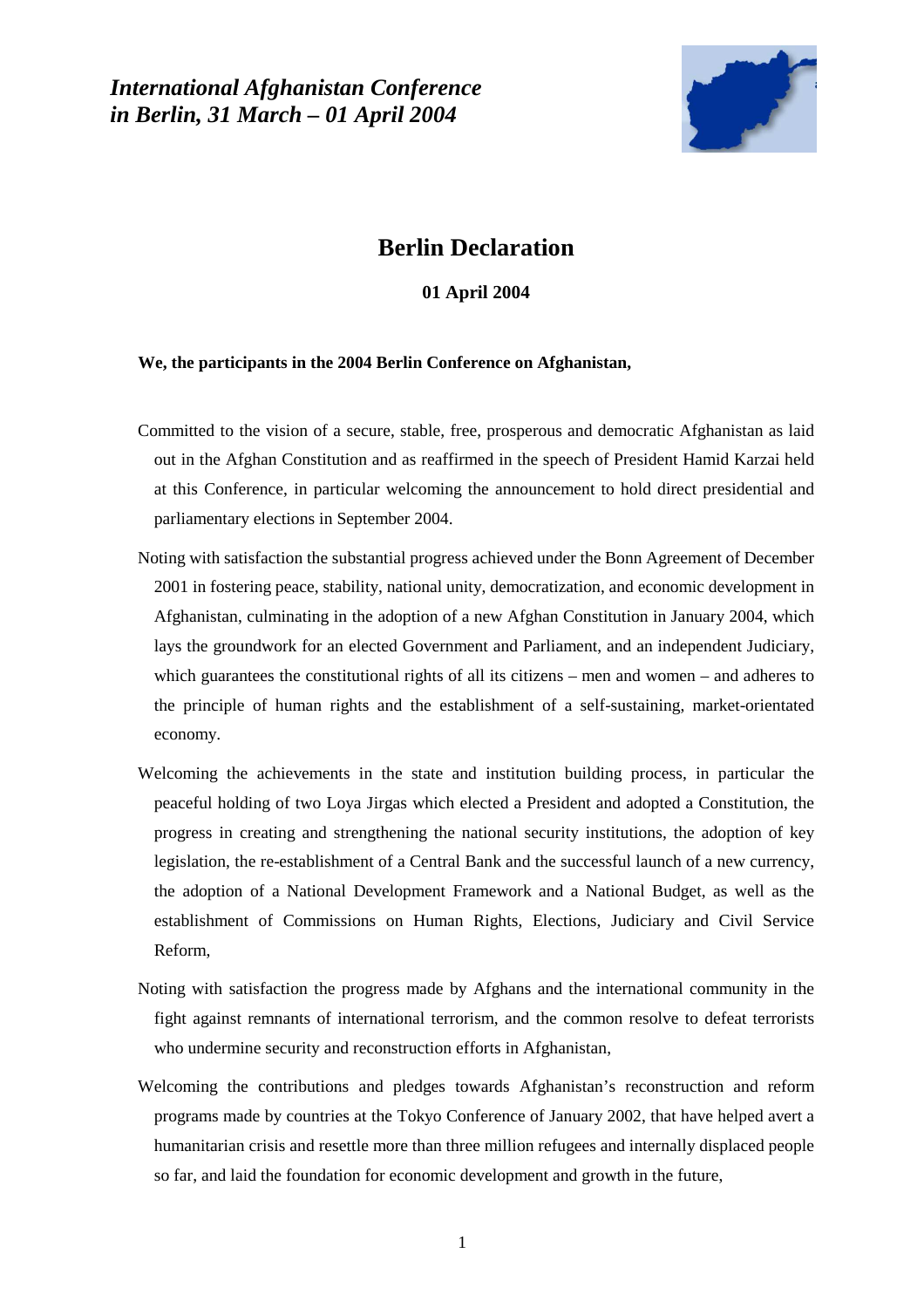- Determined to complete the Bonn Process by creating the conditions under which the people of Afghanistan can freely determine their own political future by establishing a fully representative government through free and fair elections in a secure and peaceful environment,
- Determined to continue, in the spirit of the Bonn Agreement, as a common endeavor of the Afghan people and the international community, the tasks of rebuilding and reforming the political, social and economic structures of Afghanistan, with the aim of creating lasting peace, stability and economic development, and with a view to offering all Afghans in an equitable manner tangible prospects for a brighter future,

### **Agree**

- 1. that while the responsibility for providing security and enforcing law and order throughout the country resides with the Afghans themselves, the engagement of the International Security Assistance Force (ISAF), mandated by the UN-Security Council and now under the command of NATO, and Operation Enduring Freedom (OEF) - at the request and welcomed by the Afghan Government - will be continued until such time as the new Afghan security and armed forces are sufficiently constituted and operational,
- 2. that the international community is determined to assist further in the stabilization of the security situation throughout the country, in particular with the deployment of Provincial Reconstruction Teams (PRT), which also contribute to reconstruction and development efforts,
- 3. that it is necessary to implement vigorously the first phase of the Disarmament, Demobilization and Reintegration program to be completed by the end of June 2004 as decided by the President of Afghanistan, thereafter to intensify the program ahead of the 2004 elections, and to continue the formation of the Afghan National Army and the National Police,
- 4. that further efforts will be necessary for the full establishment of the rule of law and a functioning judicial system as enshrined in the Constitution,
- 5. that opium poppy cultivation, drug production and trafficking pose a serious threat to the rule of law and development in Afghanistan as well as to international security, and that therefore Afghanistan and the international community shall do everything - including the development of economic alternatives - to reduce and eventually eliminate this threat,
- 6. that the investment program presented in the report "Securing Afghanistan's Future" outlines the substantial further assistance required to address Afghanistan's long term reconstruction needs, and that the implementation of this program depends as much on the continued commitment of donors as on the Afghan Government's success in achieving the ambitious targets it has set for itself.